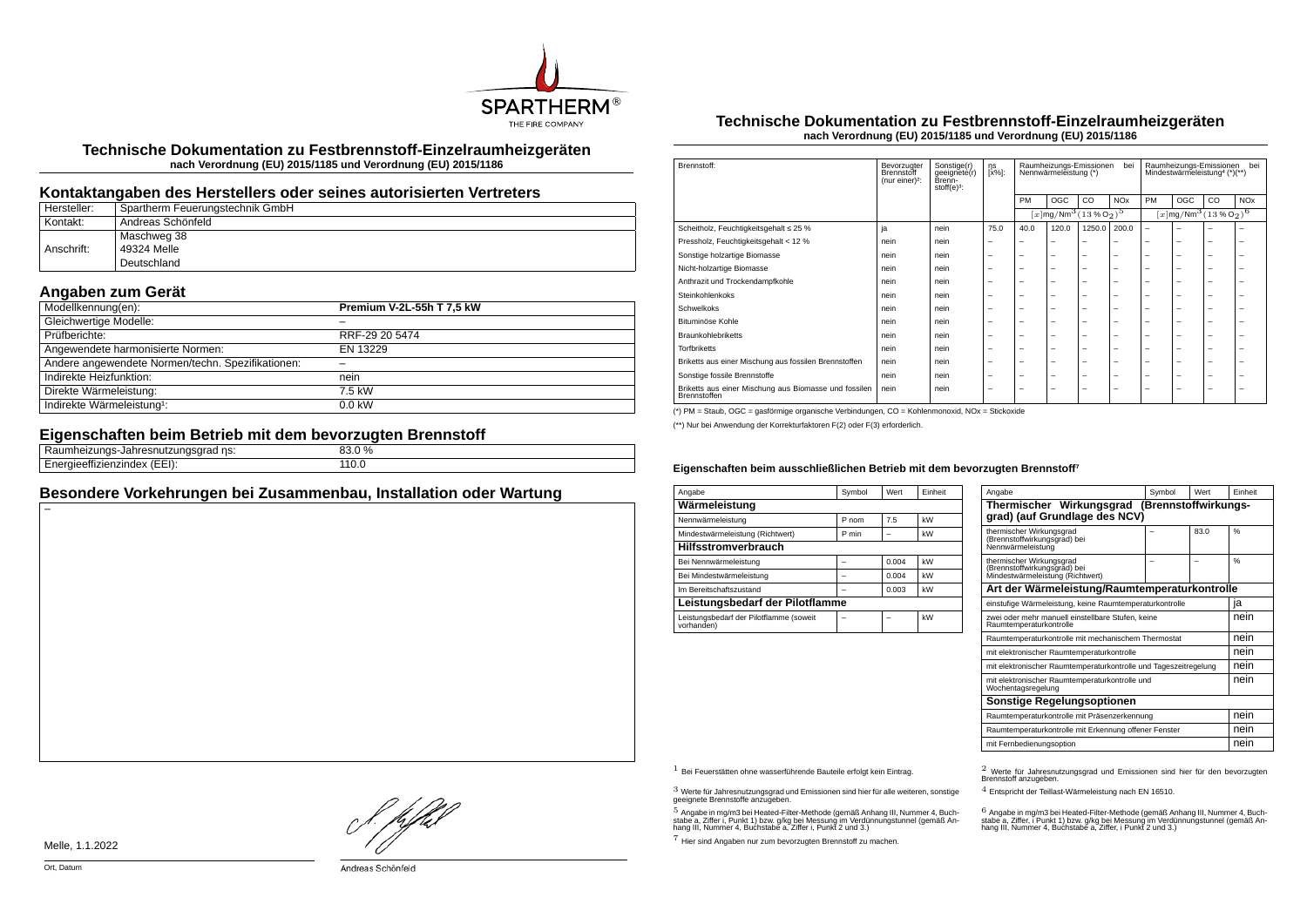

**Technical documentation for solid fuel local space heaters according to Regulation (EU) 2015/1185 and Regulation (EU) 2015/1186**

## **Contact details of the manufacturer or its authorised representative**

|          | Manufacturer:   Spartherm Feuerungstechnik GmbH |
|----------|-------------------------------------------------|
| Contact: | <sup>i</sup> Andreas Schönfeld                  |
|          | Maschweg 38                                     |
| Address: | 49324 Melle                                     |
|          | Deutschland                                     |

## **Details of the unit**

| Model identifier(s):                               | Premium V-2L-55h T 7,5 kW |
|----------------------------------------------------|---------------------------|
| Equivalent models:                                 |                           |
| Test reports:                                      | RRF-29 20 5474            |
| Applied harmonised standards:                      | EN 13229                  |
| Other technical standards and specifications used: |                           |
| Indirekte Heizfunktion:                            | nein                      |
| Direct heat output:                                | 7.5 kW                    |
| Indirect heat output <sup>1</sup> :                | $0.0$ kW                  |

# **Characteristics when operating with the preferred fuel**

| ns:<br>emcienc.<br>enei<br>space nealing F<br>,,,,<br>asunan<br>٠,, | $\frac{0}{0}$ |  |
|---------------------------------------------------------------------|---------------|--|
| $\leftarrow$<br>(EEI):<br>…ciency ·<br>index<br>71V<br>-111         | ⊥⊥∪.∪<br>___  |  |
|                                                                     |               |  |

# **Special precautions for assembly, installation or maintenance**

## **Technical documentation for solid fuel local space heaters according to Regulation (EU) 2015/1185 and Regulation (EU) 2015/1186**

| Fuel:                                        | Preferred<br>fuel<br>(only<br>one $)^2$ : | Other suita-<br>ble fuel(s) <sup>3</sup> : | ηs<br>[x%]:              | Heating emissions at nominal<br>heat output (*) |                                                         |        | Heating emissions at minimum<br>heat output <sup>4</sup> $(*)$ <sup>**</sup> ) |                          |                                                        |    |                       |
|----------------------------------------------|-------------------------------------------|--------------------------------------------|--------------------------|-------------------------------------------------|---------------------------------------------------------|--------|--------------------------------------------------------------------------------|--------------------------|--------------------------------------------------------|----|-----------------------|
|                                              |                                           |                                            |                          | PM                                              | OGC                                                     | CO     | <b>NO<sub>x</sub></b>                                                          | PM                       | OGC                                                    | CO | <b>NO<sub>x</sub></b> |
|                                              |                                           |                                            |                          |                                                 | $[x \, \text{mg}/\text{Nm}^3 \, (13\,\%\,\text{O}_2)^5$ |        |                                                                                |                          | $[x]$ mg/Nm $^3$ $(13\%$ O <sub>2</sub> ) <sup>6</sup> |    |                       |
| Wood logs with moisture content $\leq 25$ %  | ja                                        | nein                                       | 75.0                     | 40.0                                            | 120.0                                                   | 1250.0 | 200.0                                                                          | $\overline{\phantom{0}}$ | -                                                      |    | -                     |
| Compressed wood with moisture content < 12 % | nein                                      | nein                                       |                          | $\overline{\phantom{0}}$                        | $\overline{\phantom{0}}$                                | -      | -                                                                              | -                        | -                                                      | -  | -                     |
| Other woody biomass                          | nein                                      | nein                                       | $\overline{\phantom{a}}$ | $\overline{\phantom{0}}$                        | $\overline{\phantom{0}}$                                | -      | -                                                                              | -                        | -                                                      | -  | -                     |
| Non-woody biomass                            | nein                                      | nein                                       | $\overline{\phantom{a}}$ | $\overline{\phantom{0}}$                        | $\overline{\phantom{0}}$                                | -      | -                                                                              | -                        | -                                                      | -  | -                     |
| Anthracite and dry steam coal                | nein                                      | nein                                       | $\overline{\phantom{m}}$ | $\overline{\phantom{m}}$                        | $\overline{\phantom{0}}$                                | -      | -                                                                              | -                        | -                                                      | -  | -                     |
| Hard coke                                    | nein                                      | nein                                       | $\overline{\phantom{a}}$ | $\overline{\phantom{0}}$                        | $\overline{\phantom{0}}$                                | -      | -                                                                              | -                        | -                                                      | -  | -                     |
| Low temperature coke                         | nein                                      | nein                                       | $\overline{\phantom{a}}$ | -                                               | $\overline{\phantom{a}}$                                | -      | -                                                                              | -                        | -                                                      | -  | -                     |
| Bituminous coal                              | nein                                      | nein                                       | $\overline{\phantom{a}}$ | -                                               | $\overline{\phantom{0}}$                                | -      | -                                                                              | -                        | -                                                      | -  | -                     |
| Lignite briguettes                           | nein                                      | nein                                       | $\overline{\phantom{a}}$ | -                                               | $\overline{\phantom{a}}$                                | -      | -                                                                              | -                        | -                                                      | -  | -                     |
| Peat briquettes                              | nein                                      | nein                                       | $\overline{\phantom{a}}$ | $\overline{\phantom{0}}$                        | $\overline{\phantom{a}}$                                | -      | -                                                                              | -                        | -                                                      | -  | -                     |
| Blended fossil fuel briquettes               | nein                                      | nein                                       | $\overline{\phantom{m}}$ | $\overline{\phantom{m}}$                        | $\overline{\phantom{0}}$                                | -      | -                                                                              | -                        | -                                                      | -  | -                     |
| Other fossil fue                             | nein                                      | nein                                       | $\overline{\phantom{a}}$ | $\overline{\phantom{0}}$                        | $\overline{\phantom{0}}$                                | -      | -                                                                              | -                        | -                                                      | -  | -                     |
| Blended biomass and fossil fuel briquettes   | nein                                      | nein                                       | $\overline{\phantom{0}}$ | -                                               | -                                                       | -      | -                                                                              | -                        | -                                                      | -  | -                     |
|                                              |                                           |                                            |                          |                                                 |                                                         |        |                                                                                |                          |                                                        |    |                       |

(\*) PM = Dust, OGC = Gaseous organic compound, CO = Carbon monoxide, NOx = Nitrogen oxides

(\*\*) Only required when applying correction factors F(2) or F(3).

#### Characteristics when operating exclusively with the preferred fuel<sup>7</sup>

| Item                                          | Symbol | Value | Unit |  |  |  |
|-----------------------------------------------|--------|-------|------|--|--|--|
| <b>Heat output</b>                            |        |       |      |  |  |  |
| Nominal heat out put                          | P nom  | 7.5   | kW   |  |  |  |
| inimum heat out put (indicative)              | P min  |       | kW   |  |  |  |
| <b>Auxiliary electricity consumption</b>      |        |       |      |  |  |  |
| At nominal heat output                        |        | 0.004 | kW   |  |  |  |
| At minimum heat output                        |        | 0.004 | kW   |  |  |  |
| In standby mode                               |        | 0.003 | kW   |  |  |  |
| Permanent pilot flame power requirement       |        |       |      |  |  |  |
| Pilot flame power requirement (if applicable) |        |       | kW   |  |  |  |

| Item                                                                           | Symbol | Value | Unit |  |
|--------------------------------------------------------------------------------|--------|-------|------|--|
| Thermal efficiency (usefuel efficiency) (based on<br><b>NCV)</b>               |        |       |      |  |
| Thermal efficiency (useful efficiency) at<br>nominal heat outout               |        | 83.0  | 0/6  |  |
| Thermal efficiency (useful efficiency) at<br>minimum heat out put (indicative) |        |       | 0/6  |  |
| Type of heat output/room temperature control                                   |        |       |      |  |
| single stage heat output, no room temperature control                          | ia     |       |      |  |
| two or more manual stages, no room temperature control                         | nein   |       |      |  |
| with mechanic thermostat room temperature control                              | nein   |       |      |  |
| with electronic room tempera ture control                                      |        |       | nein |  |
| with electronic room tempera ture control plus day timer                       |        |       | nein |  |
| with electronic room tempera ture control plus week timer                      |        |       | nein |  |
| Other control options                                                          |        |       |      |  |
| Room temperature control, with presence detection                              | nein   |       |      |  |
| Room temperature control, with open window detection                           | nein   |       |      |  |
| With distance control option                                                   |        |       | nein |  |

3 Values for annual efficiency and emissions shall be given here for all other suitable fuels.

.<br>5 Angabe a, Ziffer i, Punkt 1) bzw. g/kg bei Messung im Verdünnungstunnel (gemäß An-<br>hang III, Nummer 4, Buchstabe a, Ziffer i, Punkt 2 und 3.)<br>hang III, Nummer 4, Buchstabe a, Ziffer i, Punkt 2 und 3.)

7 Here, information is only to be provided on the preferred fuel.

 $1$  No entry is made for fireplaces without water-bearing components.  $2$  Values for annual efficiency and emissions are to be given here for the preferred fuel.

4 Corresponds to the part load heat output according to EN 16510.

.<br>stabe a, Ziffer, i Punkt 1) bzw. g/kg bei Messung im Verdünnungstunner 4, Buch-<br>hang III, Nummer 4, Buchstabe a, Ziffer, i Punkt 2 und 3.)<br>hang III, Nummer 4, Buchstabe a, Ziffer, i Punkt 2 und 3.)

! pfhil

Melle, 1.1.2022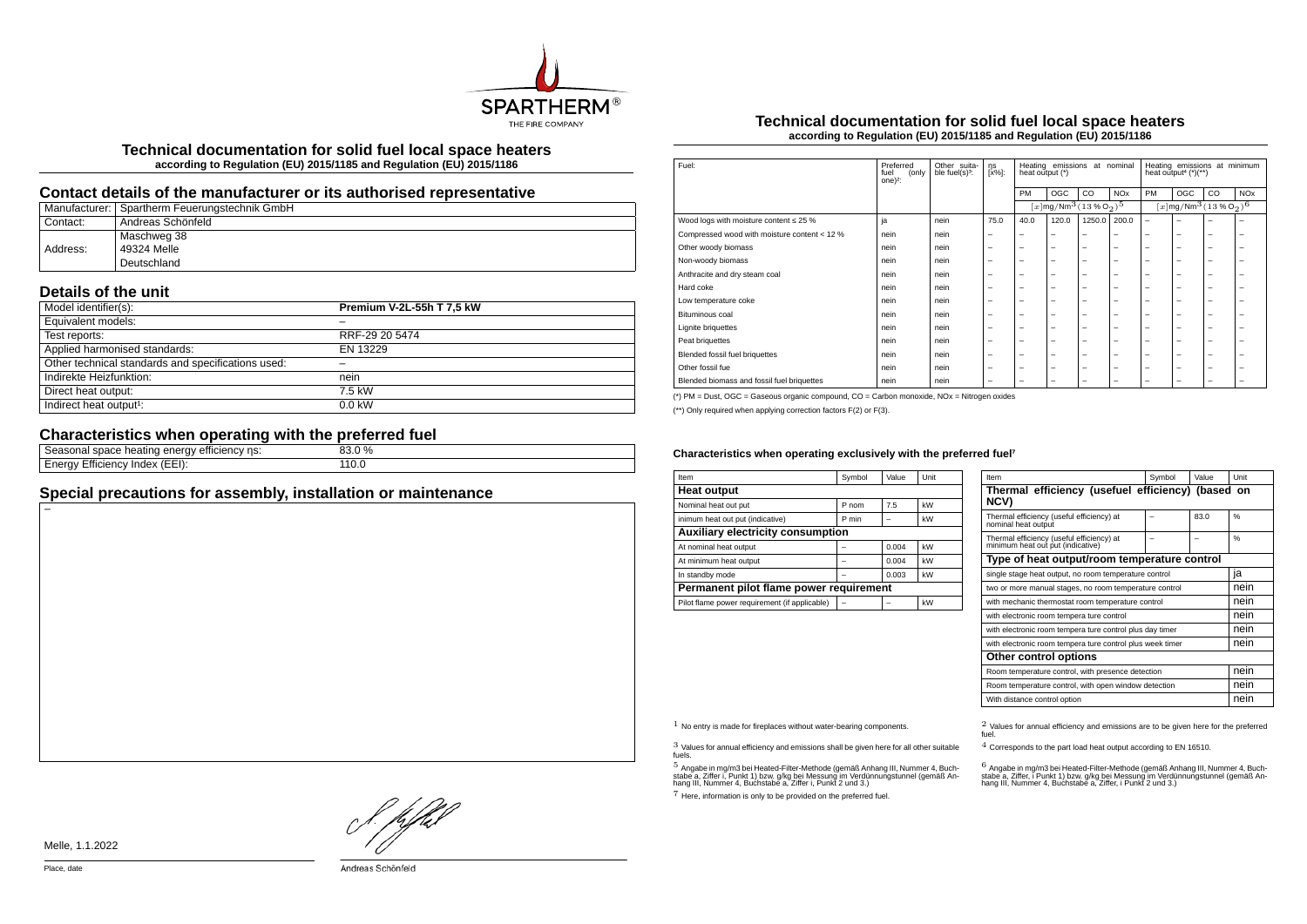

**Documentazione tecnica per riscaldatori singoli a combustibile solido Secondo il regolamento (UE) 2015/1185 e il regolamento (UE) 2015/1186**

## **Dati di contatto del fabbricante o del suo rappresentante autorizzato**

| Produttore: | Spartherm Feuerungstechnik GmbH |
|-------------|---------------------------------|
| Contatto:   | Andreas Schönfeld               |
|             | Maschweg 38                     |
| Indirizzo:  | 49324 Melle                     |
|             | Deutschland                     |

# **Dettagli del dispositivo**

| Identificativo/i del modello/dei modelli: | Premium V-2L-55h T 7,5 kW |
|-------------------------------------------|---------------------------|
| Modelli equivalenti:                      |                           |
| Rapporti di prova:                        | RRF-29 20 5474            |
| Norme armonizzate applicate:              | EN 13229                  |
| Norme e specifiche tecniche utilizzate    |                           |
| Indirekte Heizfunktion:                   | nein                      |
| Potenza termica diretta:                  | 7.5 kW                    |
| Potenza termica indiretta <sup>1</sup> :  | $0.0$ kW                  |

# **Caratteristiche del funzionamento con il combustibile preferito**

| d'ambiente ns: | Efficienza energetica stagionale      |  | del riscaldamento 83.0 % |       |
|----------------|---------------------------------------|--|--------------------------|-------|
|                | Indice di efficienza energetica (EEI) |  |                          | 110.0 |

# **Precauzioni speciali per il montaggio, l'installazione o la manutenzione**

**Documentazione tecnica per riscaldatori singoli a combustibile solido Secondo il regolamento (UE) 2015/1185 e il regolamento (UE) 2015/1186**

| Combustibile:                                             | Combustibile<br>preferito<br>(uno solo) <sup>2</sup> : | Altri<br>combustibili<br>idonei <sup>3</sup> : | ηs<br>[x%]:              | Emissioni di riscaldamento degli<br>ambienti alla potenza termica no-<br>minale $(*)$ |                          | Emissioni di riscaldamento degli<br>ambienti alla potenza termica mi-<br>$nima4 (*)(**)$ |                          |                                                           |                          |                          |                       |
|-----------------------------------------------------------|--------------------------------------------------------|------------------------------------------------|--------------------------|---------------------------------------------------------------------------------------|--------------------------|------------------------------------------------------------------------------------------|--------------------------|-----------------------------------------------------------|--------------------------|--------------------------|-----------------------|
|                                                           |                                                        |                                                | <b>PM</b>                |                                                                                       | <b>OGC</b>               | CO                                                                                       | <b>NO<sub>x</sub></b>    | PM                                                        | OGC                      | CO                       | <b>NO<sub>x</sub></b> |
|                                                           |                                                        |                                                |                          | $[x \, \text{mg}/\text{Nm}^3 (13\,\%\,\text{O}_2)^5]$                                 |                          |                                                                                          |                          | $[x \, \text{mg}/\text{Nm}^3 \, (13\, \%\, \text{O}_2)^6$ |                          |                          |                       |
| Ceppi di legno con tenore di umidità ≤ 25 %               | ja                                                     | nein                                           | 75.0                     | 40.0                                                                                  | 120.0                    | 1250.0                                                                                   | 200.0                    | $\overline{\phantom{0}}$                                  | $\overline{\phantom{0}}$ | ۰                        |                       |
| Legno compresso con tenore di umidità < 12 %              | nein                                                   | nein                                           | $\overline{\phantom{m}}$ | $\overline{\phantom{a}}$                                                              | $\overline{\phantom{a}}$ | -                                                                                        | -                        | $\overline{\phantom{0}}$                                  | $\overline{\phantom{0}}$ | $\overline{\phantom{0}}$ | -                     |
| Altra biomassa legnosa                                    | nein                                                   | nein                                           | $\overline{\phantom{m}}$ | $\overline{\phantom{0}}$                                                              | $\overline{\phantom{m}}$ | $\overline{\phantom{0}}$                                                                 | $\overline{\phantom{0}}$ | $\overline{\phantom{0}}$                                  | $\overline{\phantom{0}}$ | $\overline{\phantom{0}}$ | -                     |
| Biomassa non legnosa                                      | nein                                                   | nein                                           | $\overline{\phantom{0}}$ | $\overline{\phantom{0}}$                                                              | $\overline{\phantom{0}}$ | -                                                                                        | -                        | $\overline{\phantom{a}}$                                  | $\overline{\phantom{0}}$ | -                        | -                     |
| Antracite e carbone secco                                 | nein                                                   | nein                                           | $\overline{\phantom{0}}$ | $\overline{\phantom{a}}$                                                              | $\overline{\phantom{a}}$ | -                                                                                        | -                        | -                                                         | -                        | -                        |                       |
| Coke metallurgico                                         | nein                                                   | nein                                           | $\overline{\phantom{0}}$ | $\overline{\phantom{0}}$                                                              | $\overline{\phantom{a}}$ | -                                                                                        | -                        | -                                                         | $\overline{\phantom{0}}$ | -                        |                       |
| Coke a bassa temperatura                                  | nein                                                   | nein                                           | $\overline{\phantom{0}}$ | $\overline{\phantom{0}}$                                                              | $\overline{\phantom{0}}$ | -                                                                                        | -                        | $\overline{\phantom{0}}$                                  |                          | -                        | -                     |
| Carbone bituminoso                                        | nein                                                   | nein                                           | $\overline{\phantom{0}}$ | $\overline{\phantom{0}}$                                                              | $\overline{\phantom{0}}$ | -                                                                                        | -                        | -                                                         | $\overline{\phantom{0}}$ | -                        |                       |
| Mattonelle di lignite                                     | nein                                                   | nein                                           | -                        | -                                                                                     | $\overline{\phantom{a}}$ | -                                                                                        | -                        | -                                                         | $\overline{\phantom{0}}$ | ۰                        |                       |
| Mattonelle di torba                                       | nein                                                   | nein                                           | $\overline{\phantom{0}}$ | $\overline{\phantom{0}}$                                                              | $\overline{\phantom{a}}$ | -                                                                                        | -                        | -                                                         | -                        | -                        |                       |
| Mattonelle di miscela di combustibile fossile             | nein                                                   | nein                                           | $\overline{\phantom{0}}$ | $\overline{\phantom{0}}$                                                              | $\overline{\phantom{a}}$ | -                                                                                        | -                        | -                                                         | $\overline{\phantom{0}}$ | -                        |                       |
| Altro combustibile fossile                                | nein                                                   | nein                                           | $\overline{\phantom{0}}$ | $\overline{\phantom{0}}$                                                              | $\overline{\phantom{0}}$ | -                                                                                        | -                        | $\overline{\phantom{a}}$                                  | -                        | -                        |                       |
| Mattonelle di miscela di biomassa e combusti bile fossile | nein                                                   | nein                                           | $\overline{\phantom{0}}$ | -                                                                                     | -                        | -                                                                                        | -                        | -                                                         | -                        | -                        |                       |

(\*) PM = Polvere, OGC = Composti organici gassosi, CO = Monossido di carbonio, NOx = Ossidi di azoto

(\*\*) Richiesto solo quando si applicano i fattori di correzione F(2) o F(3).

#### Caratteristiche del funzionamento con il combustibile preferito<sup>7</sup>

| Dato                                                  | Simbolo | Valore | Unità |  |  |
|-------------------------------------------------------|---------|--------|-------|--|--|
| Potenza termica                                       |         |        |       |  |  |
| Potenza termica nominale                              | P nom   | 7.5    | kW    |  |  |
| Potenza termica minima (indicativa)                   | P min   |        | kW    |  |  |
| Consumo ausiliario di energia elettrica               |         |        |       |  |  |
| Alla potenza termica nominale                         |         | 0.004  | kW    |  |  |
| Alla potenza termica minima                           |         | 0.004  | kW    |  |  |
| Im Bereitschaftszustand                               |         | 0.003  | kW    |  |  |
| Leistungsbedarf der Pilotflamme                       |         |        |       |  |  |
| Leistungsbedarf der Pilotflamme (soweit<br>vorhanden) |         |        | kW    |  |  |

| Dato                                                                                     | Simbolo | Valore | Unità |  |
|------------------------------------------------------------------------------------------|---------|--------|-------|--|
| Thermischer Wirkungsgrad (Brennstoffwirkungs-<br>grad) (auf Grundlage des NCV)           |         |        |       |  |
| thermischer Wirkungsgrad<br>(Brennstoffwirkungsgrad) bei<br>Nennwärmeleistung            |         | 83.0   | 0/6   |  |
| thermischer Wirkungsgrad<br>(Brennstoffwirkungsgrad)<br>Mindestwärmeleistung (Richtwert) |         |        | %     |  |
| Art der Wärmeleistung/Raumtemperaturkontrolle                                            |         |        |       |  |
| einstufige Wärmeleistung, keine Raumtemperaturkontrolle                                  |         |        | ıa    |  |
| zwei oder mehr manuell einstellbare Stufen, keine<br>Raumtemperaturkontrolle             |         |        |       |  |
| Raumtemperaturkontrolle mit mechanischem Thermostat                                      |         |        | nein  |  |
| mit elektronischer Raumtemperaturkontrolle                                               |         |        | nein  |  |
| mit elektronischer Raumtemperaturkontrolle und Tageszeitregelung                         |         |        | nein  |  |
| mit elektronischer Raumtemperaturkontrolle und<br>Wochentagsregelung                     | nein    |        |       |  |
| Sonstige Regelungsoptionen                                                               |         |        |       |  |
| Raumtemperaturkontrolle mit Präsenzerkennung                                             |         |        |       |  |
| Raumtemperaturkontrolle mit Erkennung offener Fenster                                    |         |        |       |  |
| mit Fernbedienungsoption                                                                 |         |        | nein  |  |

3 Werte für Jahresnutzungsgrad und Emissionen sind hier für alle weiteren, sonstige geeignete Brennstoffe anzugeben.

.<br>5 Angabe in mg/m3 bei Heated-Filter-Methode (gemäß Anhang III, Nummer 4, Buch-<br>stabe a, Ziffer i, Punkt 1) bzw. g/kg bei Nessung im Verdünnungstunnel (gemäß An-<br>hang III, Nummer 4, Buchstabe a, Ziffer i, Punkt 2 und 3.)

7 Hier sind Angaben nur zum bevorzugten Brennstoff zu machen.

1 Bei Feuerstätten ohne wasserführende Bauteile erfolgt kein Eintrag. 2 Werte für Jahresnutzungsgrad und Emissionen sind hier für den bevorzugten Brennstoff anzugeben.

4 Entspricht der Teillast-Wärmeleistung nach EN 16510.

.<br>stabe a, Ziffer, i Punkt 1) bzw. g/kg bei Messung im Verdünnungstunnel (gemäß An-<br>hang III, Nummer 4, Buchstabe a, Ziffer, i Punkt 2 und 3.)<br>hang III, Nummer 4, Buchstabe a, Ziffer, i Punkt 2 und 3.)

Hfhel